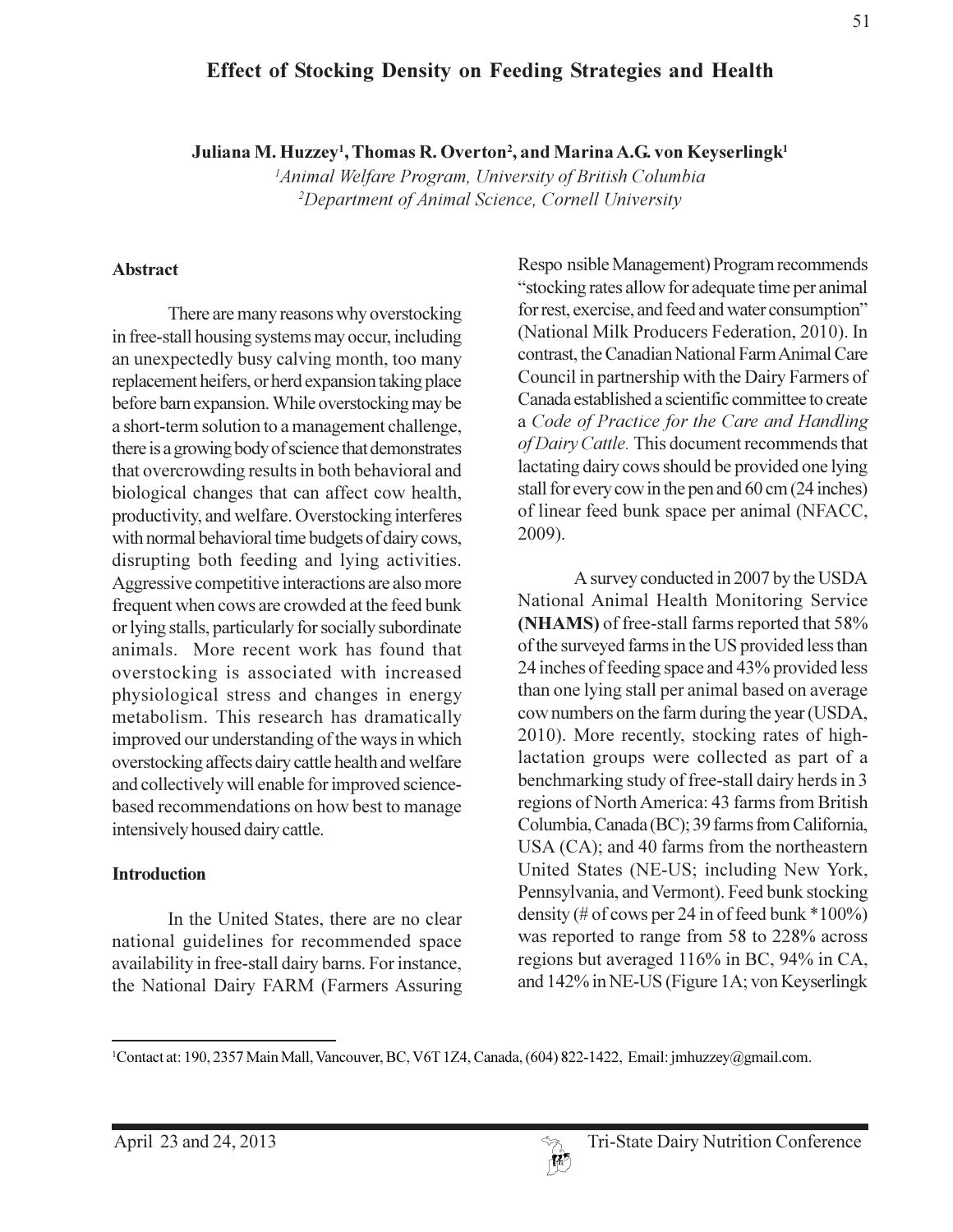et al., 2012). Stocking density at the lying stalls (# of cows per stall \*100%) ranged from 71 to 197% with the majority of the high-producing groups assessed (60%) having densities over 100% (Figure 1B; von Keyserlingk et al., 2012).

The fact that many farms overstock at both the feed bunk and at the lying stalls is worrisome given the breadth of research available on the negative consequences of overstocking on behavior, health, and productivity of cattle. Understanding the various ways in which overstocking affects the welfare of cattle is crucial in order to justify best management practices for intensively housed lactating dairy cows. The aim of this paper is summarize current knowledge of the ways in which overstocking affects feeding strategies and health in Holstein dairy cattle.

#### **Consequences of Overstocking on Behavior**

### Feeding activity

Cows are social herd animals and prefer to engage in certain activities, like feeding, at the same time (von Keyserlingk and Weary, 2010). Overstocking alters feeding activity by preventing cattle from being able to access the bunk at the same time. Research has shown that cows are particularly motivated to access the feed bunk at the same time during the hours following fresh feed delivery (DeVries and von Keyserlingk, 2005). This is the time of day when feed quality is the greatest as it is fresh and unsorted by the cattle. DeVries et al. (2004) reported that when cows had access to more space at the feed bunk  $[1.0 \text{ m}$  versus  $0.5 \text{ m}$ per cow (39 vs. 19 inches/cow)], daily feeding activity was higher, particularly during the 90 min following fresh feed delivery. In a follow up study, overstocking at the feed bunk was shown to decrease the proportion of cows feeding during the hours following fresh feed delivery (Huzzey et al., 2006; Figure 2). Interestingly in that study, cows failed to compensate for lost feeding time by

spending more time at the bunk during other periods of the day (such as the overnight hours) when bunk attendance was lower (Figure 2). Instead, these cattle had longer inactive (non-feeding) standing times when overcrowded, presumably due to cows waiting to access the feed bunk (Huzzey et al. 2006).

#### Feeding time and dry matter intake

Changes in these feed patterns likely explain why average daily feeding time is generally found to be lower when cows are overstocked at the feed bunk (Olofsson, 1999; DeVries et al., 2004; Huzzey et al., 2006; Proudfoot et al., 2009). These lower feeding times do not necessarily translate to lower daily dry matter intake (DMI), as multiparous cows appear to be able to compensate (at least to some degree) by increasing their feeding rate when overstocked at the feed bunk (Olofsson, 1999; Proudfoot et al., 2009). However, high feeding rates may lead to complications associated with slug feeding, like acidosis, particularly if overstocking is combined with a poorly formulated or highly sortable TMR rations (DeVries et al., 2008) and thus a potential risk factor for sole ulcers (Proudfoot et al., 2010). However, DMI increases in responses to overstocking are not consistent. For example, multiparous cows that were overstocked during the week before calving tended to consume nearly 4.4 lb/day less DM compared to cows that were not forced to compete for access to the feed bunk (Proudfoot et al., 2009).

#### Social behavior at the feed bunk

Aggressive competitive displacements at the feed bunk are increased at high stocking densities, likely because cows must stand closer together in order to obtain feed (DeVries et al., 2004; Huzzey et al., 2006; Proudfoot et al., 2009). Feeding rate during periods of overstocking have also been shown to be correlated with displacement success; cows that are displaced frequently but have difficulty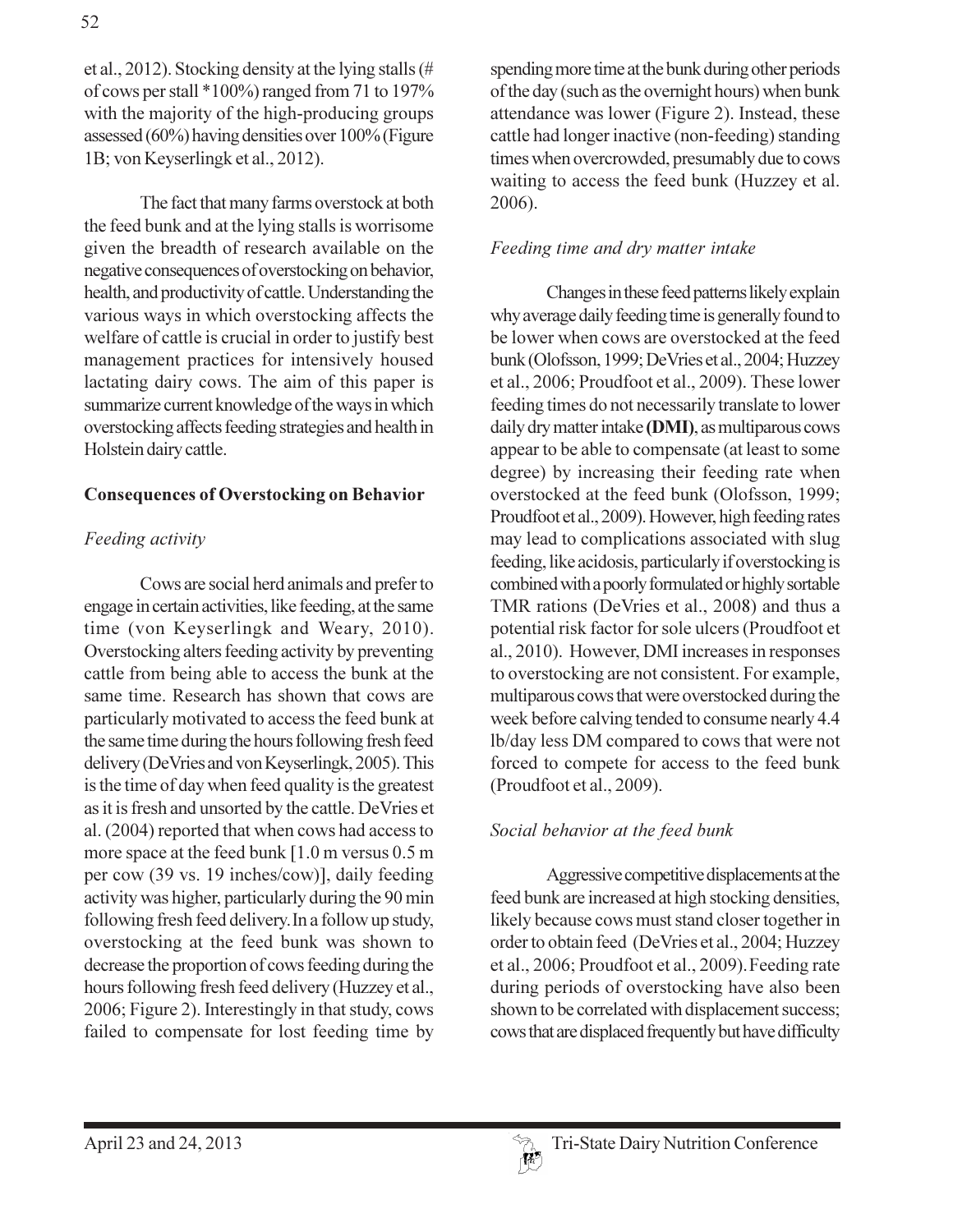displacing others have the highest feeding rates (Proudfoot et al., 2009). These apparent low ranking cows also have the greatest improvements in feeding activity, particularly during the 90-min period following fresh feed delivery, when provided with additional space at the feed bunk (DeVries et al., 2004).

## Interactions between lying and feeding activity

Stocking rate (cow: stall ratio) at the lying stalls affects resting time budgets and also indirectly affects feeding activity. Fregonosi et al. (2007) reported that when cows were housed at a stocking rate of  $150\%$  (12 cows: 8 stalls), they spent 1.7 h/ day less time lying down compared to when they were housed at a 100% stocking rate (8 cows: 8) stalls). These results are consistent with earlier studies that have also found decreased lying times in response to reduced stall availability (Friend et. al., 1977; Friend et al., 1979; Wierenga and Hopster, 1990). During periods of overstocking, lying behavior appears to be most affected during peak resting times, which included the overnight hours and mid-day (Figure 3; Fregonosi et al., 2007). Shorter resting times during periods of overstocking result in cows having to spend more time standing, often on the hard concrete surfaces in the pen alleys; this is a concern as long standing times on hard surfaces is a known risk factor for lameness (Cook and Nordlund, 2009).

Lying time is highly valued by cattle and there also can be unintended consequences on feeding activity if lying opportunities are restricted. For instance, repeated studies have shown that cows will sacrifice feeding time in order to lie down when both resources are limited (Metz, 1985; Munksgaard et al., 2005). Similarly, rather than going up to the feed bunk to feed following milking, cows that were overstocked at the lying stalls (150 % stocking rate) laid down about 13 min sooner than cows that were not overstocked (Fregonesi et al., 2007). These results suggest that when resting space

is limited, cows will scramble to obtain a resting location as soon as they become available and forfeit eating.

## **Consequences of Overstocking on Health** and Functioning

By far, the majority of research exploring the consequences of overstocking have focused on the behavioral changes associated with reduced space availability. However, more recent work has shown that overstocking increases cows risk for health problems, low milk yield, and poor reproductive performance.

## Disease, milk, and reproduction

In a large study that followed 1170 multiparous cows on 67 high-producing dairy herds, Cameron et al. (1998) reported that if each individual cow was provided with  $\leq$  30 cm (12 in) of bunk space or 30 to 60 cm  $(12 \text{ to } 24 \text{ in})$  of bunk space with restricted feed availability (not ad-libitum) during late gestation, they were of increased risk of displaced abomasum after calving.

Researchers in Wisconsin collected reproduction and management data from 153 farms, collectively representing 16,000 cows, to identify management practices that increase cows' risk for decreased fertility. Increased stocking density at the feed bunk was found to be one of the most detrimental risk factors. Specifically, farms with less than  $14$  inches  $(36 \text{ cm})$  of linear bunk space per cow had a greater percentage of non-pregnant cows at 150 DIM, while the probability of pregnancy increased linearly as bunk space increased from 12 to 24 in/cow (Caraviell et al., 2006).

Researchers in Spain measured the milk yield of over 3000 cows on 47 commercial dairy herds that fed the same TMR ration that had been mixed at a central location. This study reported a strong negative correlation between stocking density

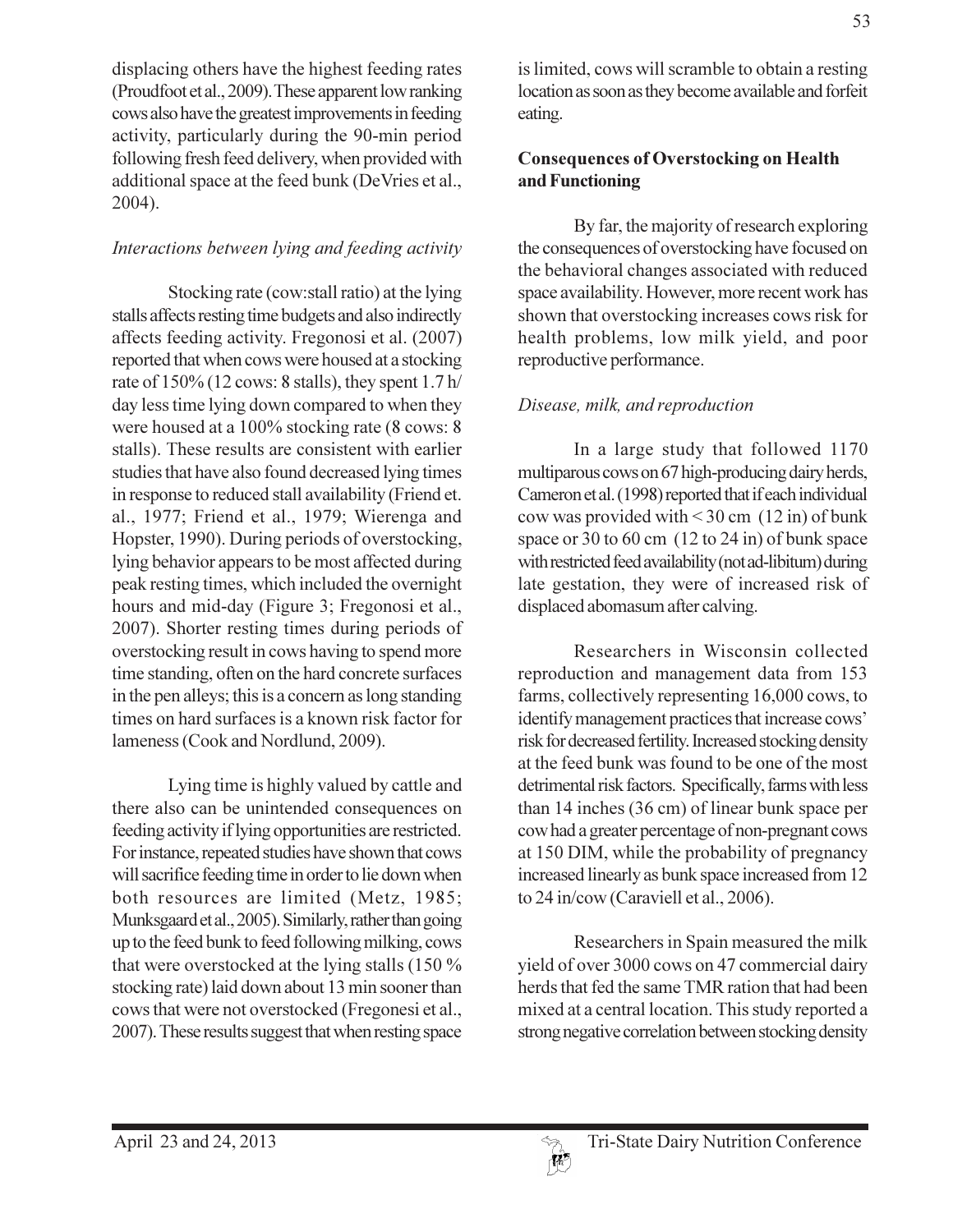in the lying stall with milk yield; the higher the ratio of cows to stalls, the lower the average daily milk vield for each animal (Bach et al., 2008). On the other hand, reduced feed bunk space has not been linked to lower milk yield (Bach et al., 2008; Proudfoot et al., 2009). The failure to consistently show reductions in milk yield when feed bunk space is limited has likely been a contributing factor to the continued practice of overstocking. However, the maintenance of milk production alone should not be used to justify a management practice as the relationship between milk production and animal welfare is complex. As such, few animal welfare experts consider milk yield to be a useful measure in on-farm welfare assessments of dairy cattle (Whay et al., 2003; von Keyserlingk et al., 2009).

## Physiological health

Very few studies have investigated the physiological consequence of overstocking. Understanding this relationship, including its interaction with behavior, however, is likely a key factor to understanding how overstocking affects overall welfare. Research conduced over 30 years ago reported greater physiological stress (increased cortisol production) in cows that were overstocked at the feed bunk  $(10 \text{ in/per cow})$  and lying stalls  $(2 \text{ in/per cow})$ cows per 1 lying stall) compared to cows that were not crowded (Friend et al., 1977; Friend et al., 1979). These earlier findings are supported by more recent research that showed when cows were overstocked at the lying stalls, those with the lowest feeding times had higher cortisol production during an adrenocorticotropic hormone test - evidence of increased sensitivity to stress (Gonzalez et al., 2003). However, until recently, the effects of increased cortisol production during overstocking on health and performance had not been investigated further.

Physiological changes in response to overstocking likely occur as cows try to cope with an environment where access to resources is limited, but this can have unintended consequences on other biological processes. For example, increased cortisol production can alter energy metabolism. Glucocorticoids (e.g. cortisol) regulate fat break down and storage as well as glucose production by the liver, thereby influencing plasma nonesterified fatty acid (NEFA) and glucose concentrations (Parker et al., 2004). During short-term stress, these functions can be very useful for increasing energy availability to allow the animal to respond to a stressor. However, persistently elevated cortisol concentration due to long-term or chronic stressors (which overstocking may represent) can begin to negatively affect animal health. For example, excess glucocorticoid production has been associated with insulin resistance (Andrews and Walker 1999).

Recent work conducted at Cornell University attempted to answer the question: Is overstocking a physiological stressor capable of altering aspects of energy metabolism? To address this question, 4 groups of 10 late gestation nonlactating dairy cattle (4 heifers and 6 cows) were exposed to both a control (100% Stocking Rate: 1) lying stall/cow and 27 in feed bunk/cow) and overstocked (200% Stocking Rate: 0.5 lying stalls/ cow and 13.6 in feed bunk/cow) treatment for 14 days each. Group DMI was recorded and feeding and social behavior were monitored using video recordings of the feed bunk. Blood and fecal samples were collected throughout each treatment to measure biomarkers of energy balance (e.g., NEFA) and stress (fecal cortisol metabolites) and a glucose tolerance test (GTT) was conducted on all cows during each treatment to more specifically examine the effects of overcrowding on energy metabolism (Huzzey et al., 2012a; Huzzey et al., 2012b).

During the overstocked period, group DMI was on average 2.2 lb/day greater than during the control period, but total daily feeding time did not differ between the 2 treatments, suggesting that cows compensated by increasing their feeding rate during the overstocked period. Despite higher DMI during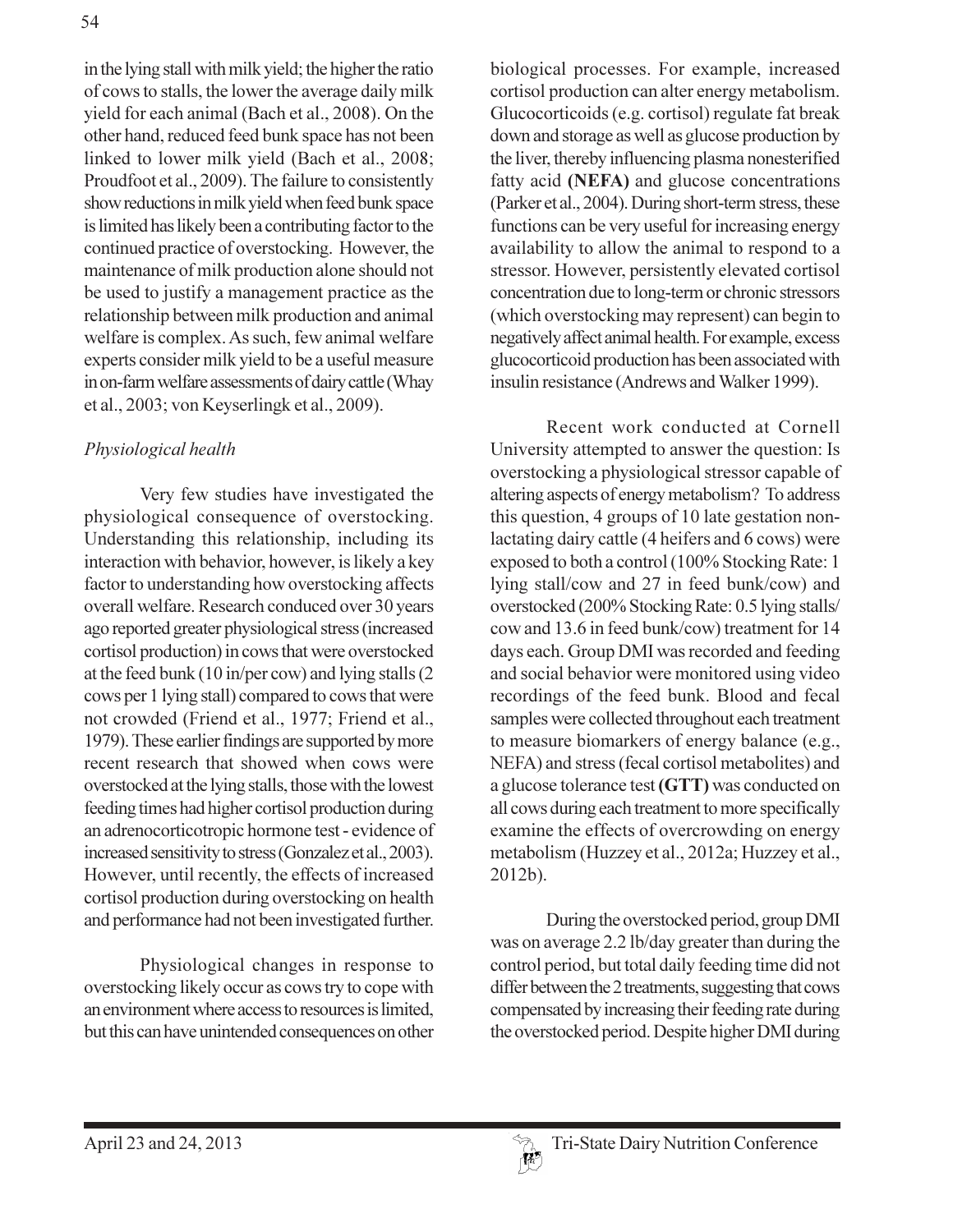the overstocked period, average NEFA and glucose concentrations were also higher during this time; these results contradicted expected blood profiles based on the observed higher intake. The results also indicated that overstocking was associated with slightly slower glucose clearance from circulation and decreased insulin production following a large intravenous dose of glucose during the GTT. These changes in the way glucose is metabolized in the body could explain the higher concentrations of NEFA and glucose in the blood, despite higher intake. Some of these changes in metabolism could have been influenced by stress, the resulting changes in cortisol production as there was also a tendency for higher concentrations of fecal cortisol metabolites  $(11, 17$ -dioxoandrostanes) during the overstocked period (Huzzey et al., 2012a).

#### Interactions between behavior and physiology

Research has shown that cows that are most frequently displaced from the feed bunk have the highest feeding rates during overstocking (DeVries et al., 2004), suggesting that these may also be the animals that have the greatest difficulty coping with overcrowding. The results of the overstocking study undertaken by Huzzey et al. (2012a,b) provided the first evidence that cattle that have little success in competitive interactions at the feed bunk when housed in overstocking situations show the greatest physiological responses to this stressor (Huzzey et al., 2012b). Low-success cows (displaced more than they could displace others) had the highest concentrations of fecal cortisol metabolites and plasma NEFA (Figure 4). Interestingly, the lowsuccess group consisted almost entirely of heifers. This information combined with the work of Proudfoot et al. (2009) collectively suggest that grouping these younger, arguably more vulnerable, animals with the older multiparous cows in an overcrowded environment provides additional previously unknown behavioral and physiological challenges (Huzzey et al., 2012b).

### **Managing Overstocking**

To achieve best management practices, we strongly encourage producers to strive to achieve stocking rates that include providing cattle with 1 lying stall per cow and at least 2 feet (60 cm) of linear bunk space per cow (equivalent to 1 headlock per cow). When stocking rates exceed these recommendations, there may be management related strategies that can be used to minimize the impact of crowding on behavior and health.

## Avoid high-risk periods

Clearly, avoiding overstocking during times when cows are particularly vulnerable, such as during the transition period a time when they experience numerous physiological and management changes, is a key first step to maximizing health and welfare and ultimately farm income. Increased NEFA concentration during the weeks around calving (e.g.  $\geq$  0.3 mEq/L during the 2-wk period before calving) have been associated with an increased risk of disease, reduced milk yield, and compromised reproductive performance (Ospina et al., 2010a; Ospina et al., 2010b). Therefore, management practices known to be associated with higher plasma NEFA, like overstocking, should be avoided during these high-risk periods. Alternative grouping strategies during periods of overstocking, such as separating primiparous and multiparous cows, may also be beneficial; however, more research is needed to fully understand how best to manage these different groups of cows.

### **Feed barriers**

Researchers have also discovered that certain feed bunk designs may help reduce displacement frequency during periods of overstocking. Providing physical separation between the necks of cattle, as with a head-lock feed barrier (Huzzey et al., 2006), or between the bodies of cattle, as with specially designed feeding stalls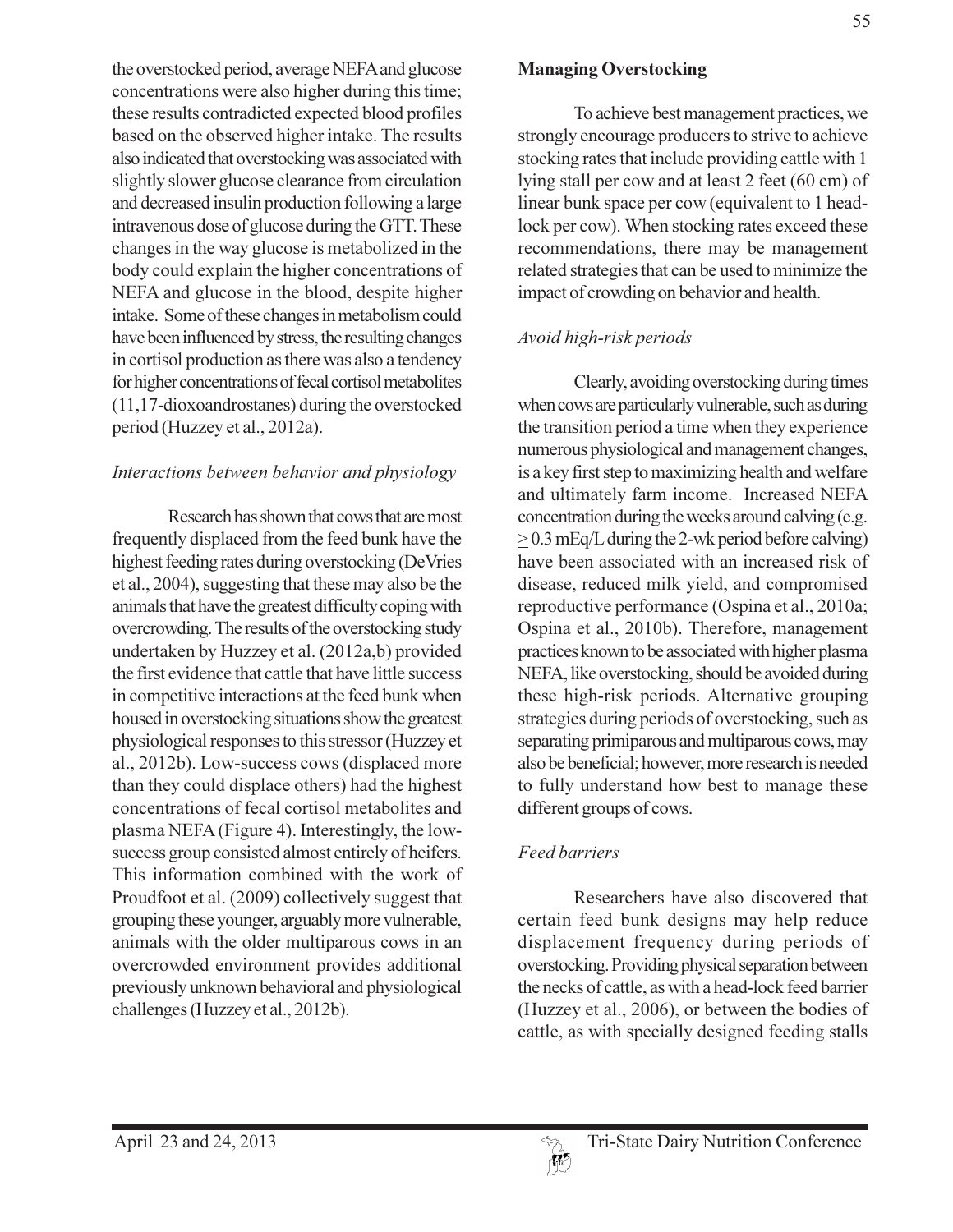(DeVries and von Keyserlingk, 2006), has been shown to decrease displacement frequency during periods of overstocking when compared with more open feed barrier designs (e.g. post-rail feed barrier). Cattle at the feed bunk commonly displace other feeding animals by swinging their head or bodies in such a way that it makes contact with the adjacent cow, causing that cow to step away from the bunk. Providing physical separation between the bodies of feeding cows likely makes this behavior in particular more difficult to perform (Figure 5).

## Ensure consistent TMR quality

Avoiding variation in TMR quality along the length of the feed bunk may also be important, particularly in overcrowded groups. Recent research has shown that dairy heifers are highly motivated to find the highest quality (most energy dense) feed locations along the bunk and will actively compete for access to these spots. In that study, despite heifers having ample space to feed (8) headlocks for 2 heifers), competitive displacements were 3 times greater when TMR quality along the bunk was non-uniformly distributed compared to when in was uniform in quality along the entire bunk length (Huzzey et al., 2013). Although not yet experimentally tested, it could be predicted that the behavioral consequence of variable TMR quality in an overstocked group, including adult cows, would be even more dramatic.

### **Conclusion**

Overstocking results in behavioral and physiological changes that may increase a cow's risk for health disorders, low milk yield, or poor reproductive performance. Ensuring cows have the recommended 2 feet (260 cm) of linear feed bunk space and 1 lying stall per animal should be the aim of every dairy producer. The research summarized in this review provides useful insights that can be used to inform management strategies aimed at improving dairy cattle welfare during periods of overstocking.

#### **References**

Andrews, R.C., and B.R. Walker. 1999. Glucocorticoids and insulin resistance: Old hormones, new targets. Clinical Science 96:513-523.

Bach, A., N. Valls, A. Solans, and T. Torrent. 2008. Associations between nondietary factors and dairy herd performance. J. Dairy Sci. 91:3259-3267.

Cameron, R.E., P.B. Dyk, T.H. Herdt, J.B. Kaneene, R. Miller, H.F. Bucholtz, J. S. Liesman, M.J. Vandehaar, and R.S. Emery. 1998. Dry cow diet, management, and energy balance as risk factors for displaced abomasum in high producing dairy herds. J. Dairy Sci. 81:132-139.

Caraviell, D.Z., K.A. Weigel, M. Craven, D. Gianola, N.B. Cook, K.V. Nordlund, P.M. Fricke, and M.C. Wiltbank. 2006. Analysis of reproductive performance of lactating cows on large dairy farms using machine learning algorithms. J. Dairy Sci. 89:4703-4722.

Cook, N.B., and K.V. Nordlund. 2009. Review: The influence of the environment on dairy cow behavior, claw health and herd health lameness dynamics. Vet. J. 179:360-369.

De Vries, T.J., F. Dohme, and K.A. Beauchemin. 2008. Repeated ruminal acidosis challenges in lactating dairy cows at high and low risk for developing acidosis: Feed sorting. J. Dairy Sci. 91:3958-3967.

DeVries, T.J., and M.A.G. von Keyserlingk. 2005. Time of feed delivery affects the feeding and lying patterns of dairy cows. J. Dairy Sci. 88:625-631.

DeVries, T.J., and M.A.G. von Keyserlingk. 2006. Feed stalls affect the social and feeding behavior of lactating dairy cows. J. Dairy Sci. 89:3522-3531.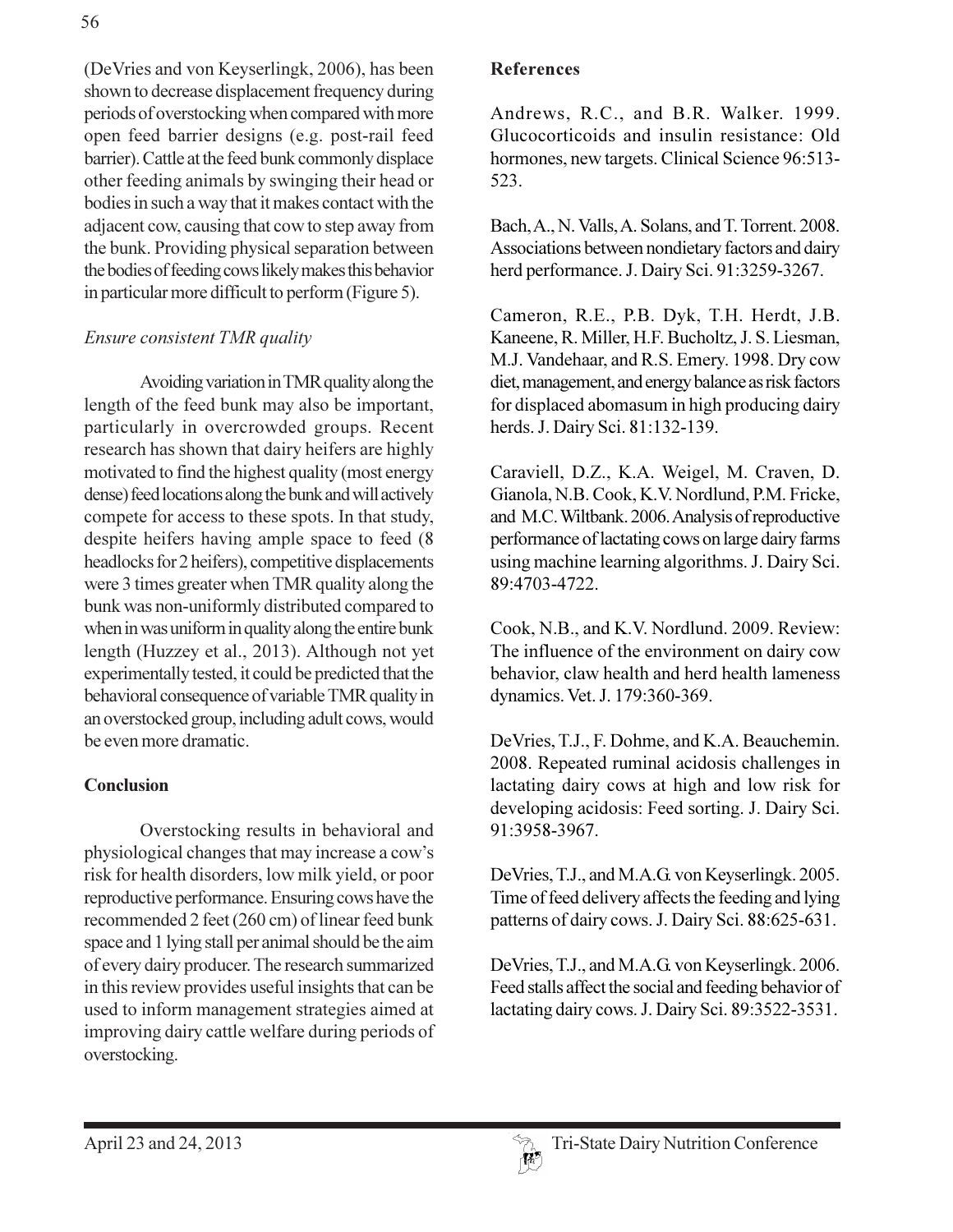DeVries, T.J., M.A.G. von Keyserlingk, and D.M. Weary. 2004. Effect of feeding space on the intercow distance, aggression, and feeding behavior of free-stall housed lactating dairy cows. J. Dairy Sci. 87:1432-1438.

Fregonesi, J.A., C.B. Tucker, and D.M. Weary. 2007. Overstocking reduces lying time in dairy cows. J. Dairy Sci. 90:3349-3354.

Friend, T.H., F.C. Gwazdauskas, and C.E. Polan. 1979. Change in adrenal response from free stall competition. J. Dairy Sci. 62:768-771.

Friend, T.H., C.E. Polan, F.C. Gwazdauskas, and C.W. Heald. 1977. Adrenal glucocorticoid response to exogenous adrenocorticotropin mediated by density and social disruption in lactating cows. J. Dairy Sci. 60:1958-1963.

Gonzalez, M., A.K. Yabuta, and F. Galindo. 2003. Behaviour and adrenal activity of first parturition and multiparous cows under a competitive situation. Appl. Anim. Behav. Sci. 83:259-266.

Huzzey, J.M., T.J. DeVries, P. Valois, and M.A.G. von Keyserlingk. 2006. Stocking density and feed barrier design affect the feeding and social behavior of dairy cattle. J. Dairy Sci. 89:126-133.

Huzzey, J.M., R.J. Grant, and T.R. Overton. 2012b. Short Communication: Relationship between competitive success during displacements at an overstocked feed bunk and measures of physiology and behavior in Holstein dairy cattle. J. Dairy Sci. 95:4434-4441.

Huzzey, J.M., J.A. Fregonosi, M.A.G. von Keyserlingk, and D.M. Weary. 2013. Sampling behavior of dairy cattle: Effects of variation in dietary energy density on behavior at the feed bunk. J. Dairy Sci. 96:247-256.

Huzzey, J.M., D.V. Nydam, R.J. Grant, and T.R. Overton. 2012a. The effects of overstocking Holstein dairy cattle during the dry period on cortisol secretion and energy metabolism. J. Dairy Sci. 95:4421-4433.

Metz, J.H.M. 1985. The reaction of cows to a short-term deprivation of lying. Appl. Anim. Behav. Sci. 13:301-307.

Munksgaard, L., M.B. Jensen, J.L. Pedersen, S.W. Hansen, and L. Matthews. 2005. Quantifying behavioural priorities - Effects of time constraints on behaviour of dairy cows, Bos taurus. Appl. Anim. Behav. Sci. 92:3-14.

National Farm Animal Care Council (NFACC). 2009. Code of Practice for the Care and Handling of Dairy Cattle. Dairy Farmers of Canada, Ottawa, ON, Canada.

National Milk Producers Federation (NMPF). 2010. National Dairy FARM Animal Care Manual. Available at: http://www.nationaldairyfarm.com/ animal-care-resources.html

Olofsson, J. 1999. Competition for total mixed diets fed for ad libitum intake using one or four cows per feeding station. J. Dairy Sci. 82:69-79.

Ospina, P.A., D.V. Nydam, T. Stokol, and T.R. Overton. 2010a. Evaluation of nonesterified fatty acids and beta-hydroxybutyrate in transition dairy cattle in the northeastern United States: Critical thresholds for prediction of clinical diseases. J. Dairy Sci. 93:546-554.

Ospina, P.A., D.V. Nydam, T. Stokol, and T.R. Overton. 2010b. Associations of elevated nonesterified fatty acids and beta-hydroxybutyrate concentrations with early lactation reproductive performance and milk production in transition dairy cattle in the northeastern United States. J. Dairy Sci. 93:1596-1603.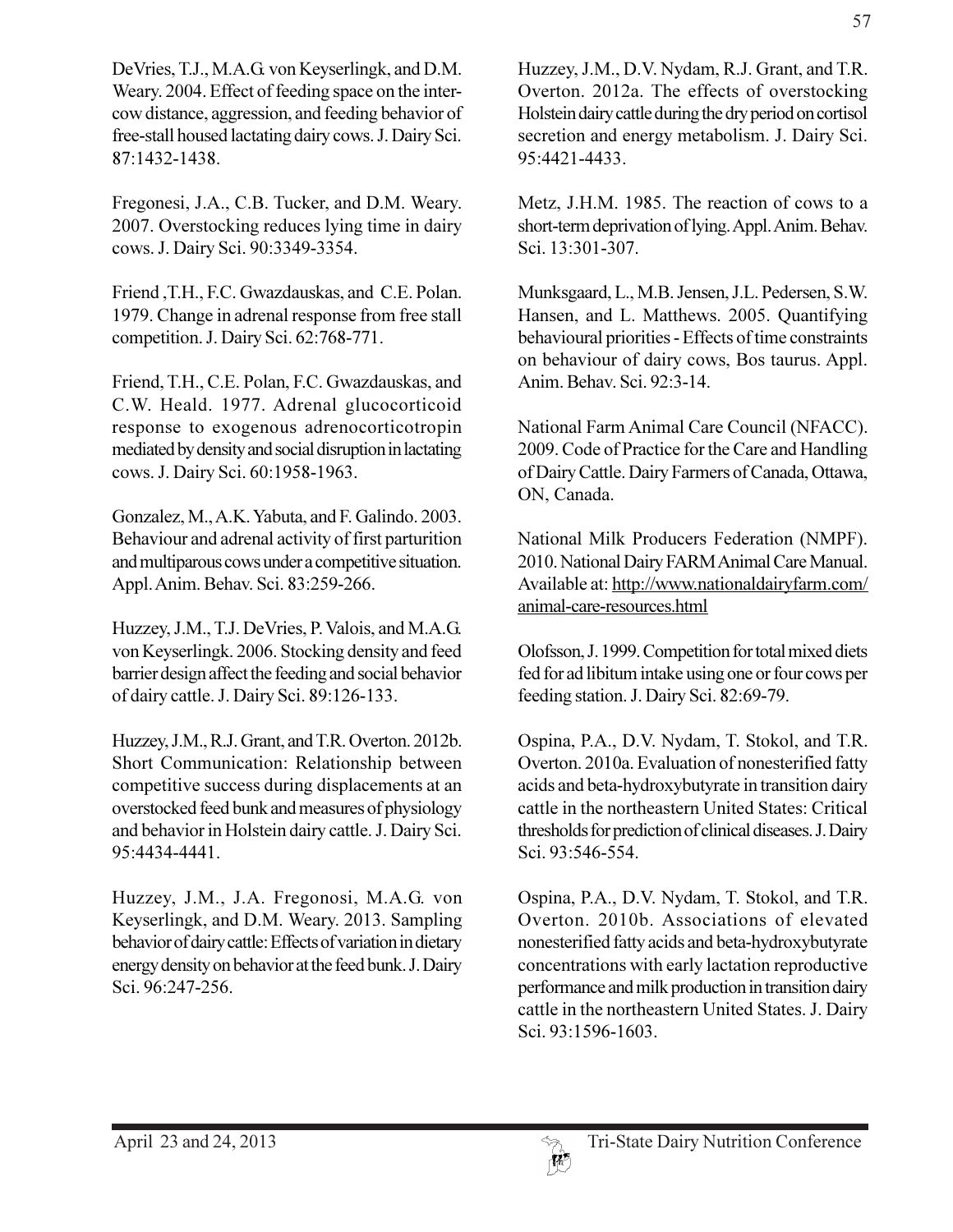Parker, K.L., and W.E. Rainey. 2004. The Adrenal Gland, in Griffen JE, Ojeda SR (eds): Textbook of Endocrine Physiology. Fifth Edition. New York, Oxford University Press, pp 328-329.

Proudfoot, K.L., D.M. Veira, D.M. Weary, and M.A.G. von Keyserlingk. 2009. Competition at the feed bunk changes the feeding, standing, and social behavior of transition dairy cows. J. Dairy Sci. 92:3116-3123.

Proudfoot, K.L., D.M. Weary, and M.A.G von Keyserlingk. 2010. Behaviour during transition differs for cows diagnosed with claw horn lesions in mid-lactation. J. Dairy Sci. 93:3970-3978.

USDA. 2010. Facility characteristics and cow comfort on U.S. dairy operations, 2007. USDA-APHIS-VS-CEAH. Fort Collins, CO.

von Keyserlingk, M.A.G., A. Barrientos, K. Ito, E. Galo, and D. M. Weary. 2012. Benchmarking cow comfort on North American freestall dairies: Lamenss, leg injuries, lying time, facility design, and management for high-producing Holstein dairy cows. J. Dairy Sci. 95:1-10.

von Keyserlingk, M.A.G., J. Rushen, A.M.B de Passillé, and D.M. Weary. 2009. Invited review: The welfare of dairy cattle – Key concepts and the role of science. J. Dairy Sci. 92:4101-4111.

von Keyserlingk, M.A.G., and D.M. Weary. 2010. Review: Feeding behaviour of dairy cattle: Measures and applications. Can. J. Anim. Sci. 90:303-309.

Whay, H.R., D.C.J. Main, L.E. Green, and A.J.F. Webster. 2003. Assessment of the welfare of dairy cattle using animal-based measurements: Direct observations and investigation of farm records. Vet. Rec. 153:197-202.

Wierenga, H.K., and H. Hopster. 1990. The significance of cubicles for the behaviour of dairy cows. Appl. Anim. Behav. Sci. 26:309-337.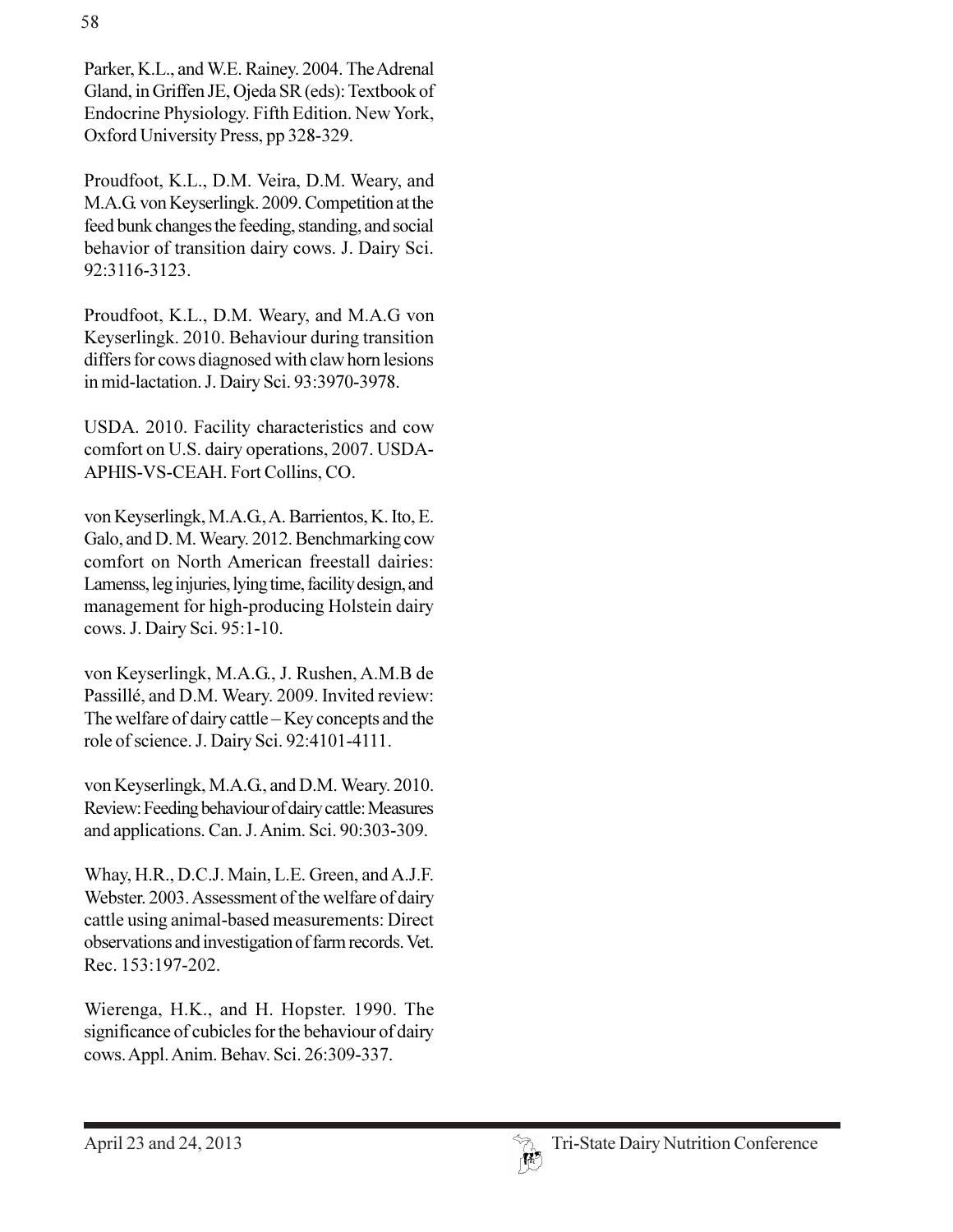

Figure 1. Stocking density at the feed bunk  $(A)$  and the lying stalls  $(B)$  in high-production groups on farms in British Columbia (BC; n=42), California (CA; n-39), and the northeastern United States (NE-US; n=40). Farms are sorted from lowest to highest stocking density (von Keyserlingk et al., 2012).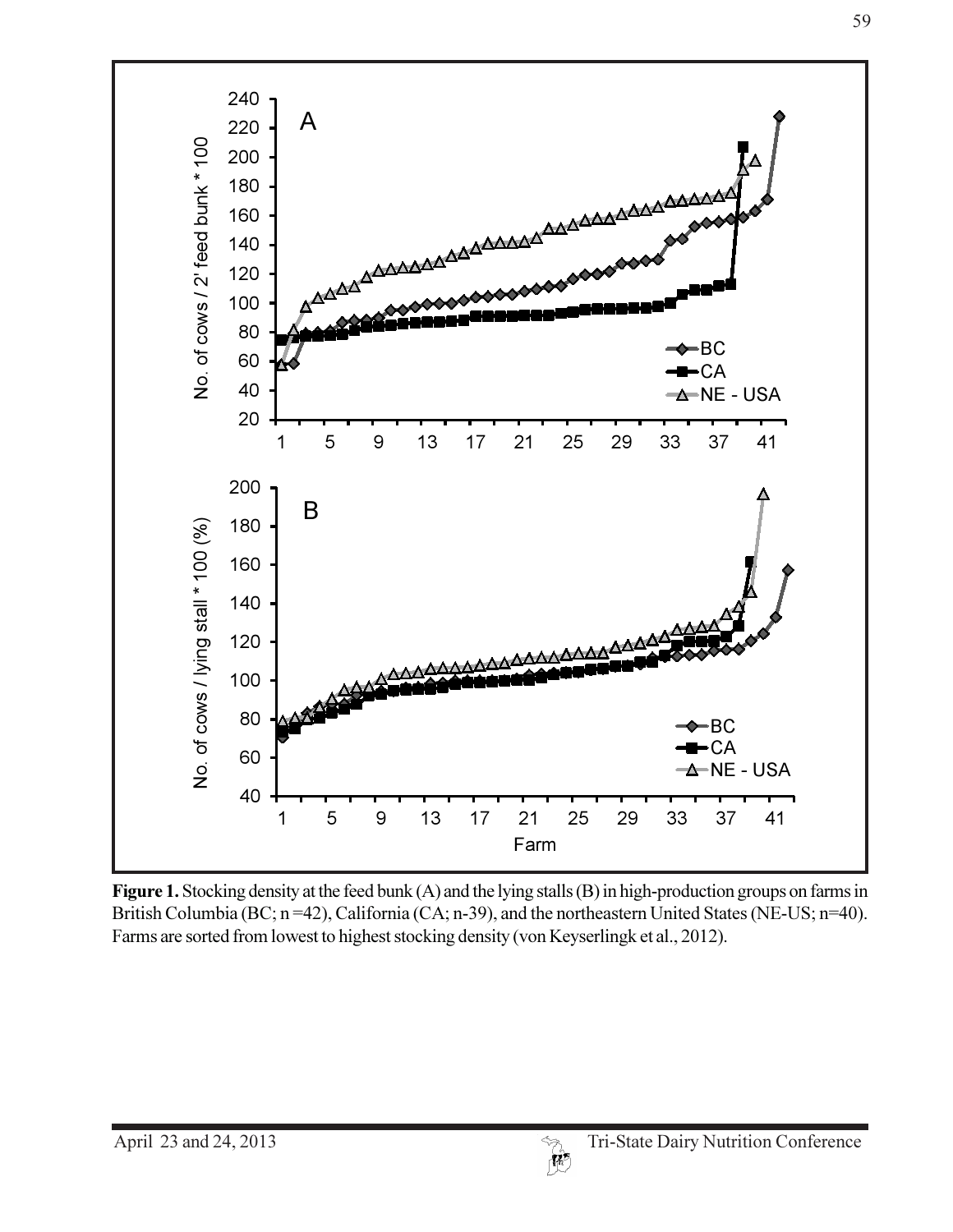

Figure 2. Pattern of feeding activity during a 24-h period for dairy cattle at 4 stocking densities at the feed bunk. Data presented are for cows at a post-rail feed barrier; however, the pattern is the same for cows feeding at a headlock (HL) with corresponding stocking densities: 3, 1.5, 1, and 0.75 cows/HL (Huzzey et al., 2006).



Figure 3. Pattern of feeding activity during a 24-h period for dairy cattle at 2 stocking densities at the lying stalls: 150% = 1.5 cows/stall; 100% = 1 cow/stall. Cows were milked and fresh feed was delivered at 06:00 and approximately 15:30 h (Fregonosi et al., 2009).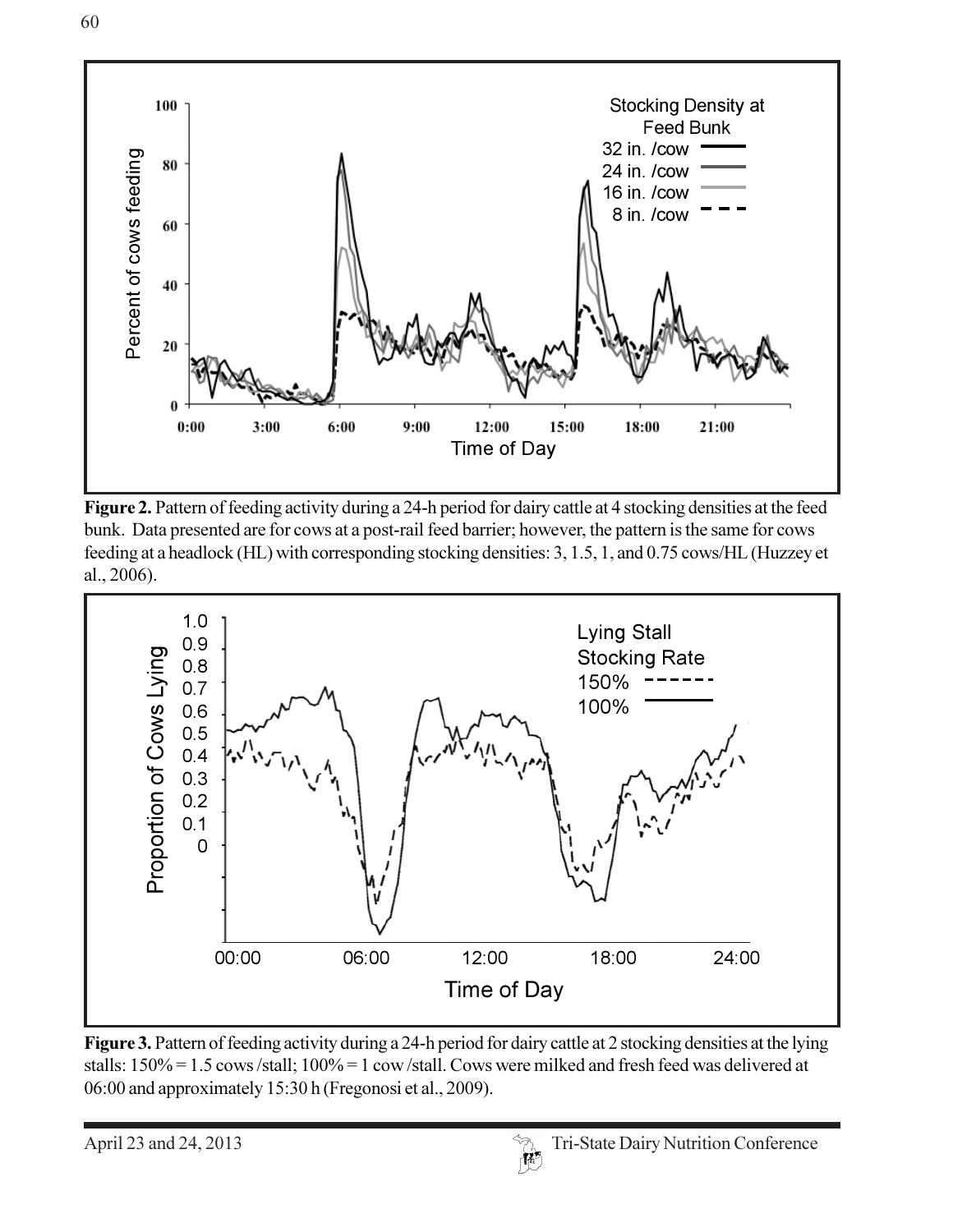

Figure 4. Average  $(\pm SE)$  plasma NEFA $(A)$  and fecal cortisol metabolite  $(B)$  concentration for cows that differed in their success at competitive interactions at an overstocked feed bunk. Low success (LS): cow is displaced more often than she can displace others; Moderate Success (MS): cow is displaced about as frequently as she can displace others; and *High Success (HS)*: cow displaces others more than she is displaced (Huzzey et al., 2012b).